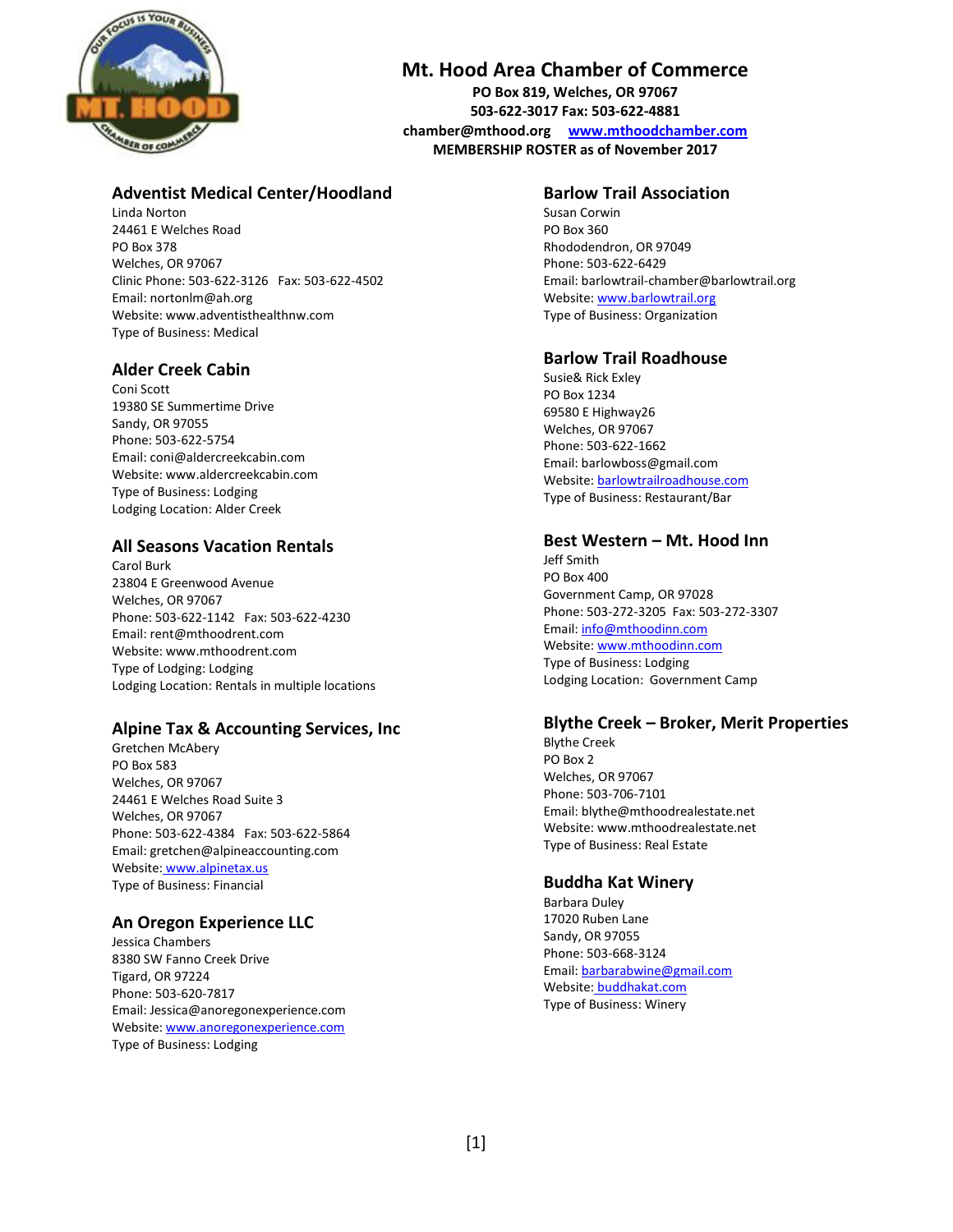# **Burk, Doug**

Doug Burk PO Box 1053 Welches, OR 97067 Phone: 503-349-1048 Email[: doug3068@gmail.com](mailto:doug3068@gmail.com) Type of Business: Individual Membership

## **Busy Bee Catering**

Todd & Jan Ostrom PO Box 295 Welches, OR 97067 Phone: 503-622-6743 Fax: 503-622-0167 Email[: busybeecatering@hotmail.com](mailto:busybeecatering@hotmail.com) Website[: www.busybeecatering.com](http://www.busybeecatering.com/) Type of Business: Catering

# **Butler Carpet Cleaning**

Tony Rukavina 64796 E Pine Tree Way Rhododendron, OR 97049 Phone: 509-956-9996 Email[: tonyruky@yahoo.com](mailto:tonyruky@yahoo.com) Website[: www.butlercleancarpet.com](http://www.butlercleancarpet.com/) Type of Business: Carpet Cleaning

## **C. Moore Clearly South**

Jeff Kincaid PO Box 1015 Sandy, OR 97055 Phone: 503-367-9384 Email[: jkincaid66@frontier.com](mailto:jkincaid66@frontier.com) Website[: www.cmooreclearlysouth.com](http://www.cmooreclearlysouth.com/) Type of Business: Window Cleaning

# **Cabins Creekside at Welches, The**

Bob & Margaret Thurman 24535 E Welches Road PO Box 65 Welches, OR 97067 Phone: 503-622-4275 Fax: 503-622-3160 Email[: margaret@mthoodcabins.com](mailto:margaret@mthoodcabins.com) Website[: www.mthoodcabins.com](http://www.mthoodcabins.com/) Type of Business: Lodging Lodging Location: Welches

# **Camp Arrah Wanna, Inc**

Laura Young, Executive Director Shannon Morehead, Office Administrator 24075 E Arrah Wanna Blvd Welches, OR 97067 Phone: 503-622-3189 Fax: 503-622-0420 Email[: info@camparrahwanna.org](mailto:info@camparrahwanna.org) Website[: www.camparrahwanna.org](http://www.camparrahwanna.org/) Type of Business: Non-Profit Camp & Conf Cntr Lodging Location: Welches

#### **Carol's Complete Cleaning**

Carol Burk 23804 E Greenwood Avenue Welches, OR 97067 Phone: 503-622-1142 Fax: 503-622-4230 Email[: ccc@mthoodrent.com](mailto:ccc@mthoodrent.com) Website: [www.carolscompletecleaning.com](http://www.carolscompletecleaning.com/) Type of Business: Cleaning Services

#### **Chinook Falls Dental Clinic PC**

Dr. Jim Flerchinger 36840 SE Industrial Way Sandy, OR 97055 Phone: 503-668-8301 Email[: contactus@chinookfallsdental.com](mailto:contactus@chinookfallsdental.com) Website: [www.chinookfallsdental.com](http://www.chinookfallsdental.com/) Type of Business: Dental

## **Clackamas County**

Gary Schmidt 2051 Kaen Road, #429 Oregon City, OR 97045 Phone: 503-655.8751 Fax: 503-655-8898 E-Mail: canderson3@clackamas.us Website: www.clackamas.us Type of Business: County Government

## **Clackamas County Bank**

Connie Mahlum, Branch Manager 67403 E Highway 26 PO Box 185 Welches, OR 97067 Phone: 503-668-2581 Fax: 503-668-2609 Email[: cmahlum@clackamascountybank.com](mailto:cmahlum@clackamascountybank.com) Website: [www.clackamascountybank.com](http://www.clackamascountybank.com/) Type of Business: Financial

#### **Clackamas Dogs Foundation**

Sarah Holcombe 13141 SE Highway 212 Clackamas, OR 97015 Phone: 503-722-6729 Fax: 503-557-2829 Email[: sholcombe@clackamas.us](mailto:sholcombe@clackamas.us) Type of Business: Organization

#### **Coffee Brewsters**

Travis & Suzy Brewster 68224 E Highway 26 Welches, OR 97067 Phone: 503-622-3396 Email[: brewcrew@coffeebrewsters.com](mailto:brewcrew@coffeebrewsters.com) Type of Business: Coffee/Food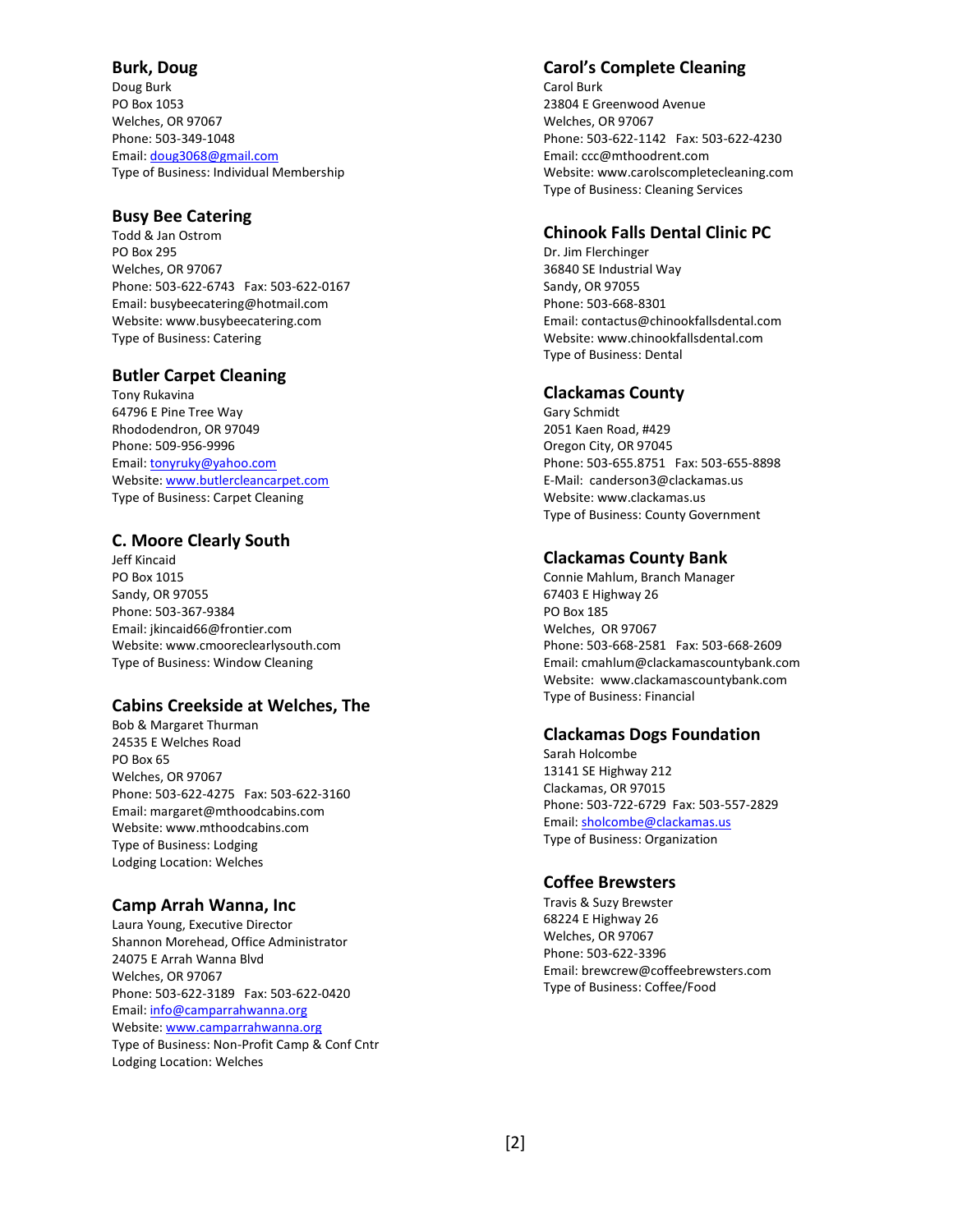## **Collins Lake Resort**

Brett Fischer PO Box 250 Government Camp, OR 97028 Phone: 503-272-3051 Fax: 503-272-3053 Email[: brett@go.skibowl.com](mailto:brett@go.skibowl.com) Website: [www.collinslakeresort.com](http://www.collinslakeresort.com/) Type of Business: Lodging Lodging Location: Government Camp

## **Cool Printing and Copies**

Paul Leedy 39332 Proctor Boulevard #100 Sandy, OR 97055 Phone: 503-668-4119 Fax: 503-668-9032 Email[: design@coolprintingandcopies.com](mailto:design@coolprintingandcopies.com) Website: [www.coolprintingandcopies.com](http://www.coolprintingandcopies.com/) Type of Business: Printing & Copy Services

## **Creekside Bookkeeping & Office Services**

Laura Patty Sandy, OR 97055 Phone: 503-819-0685 Email: creeksidebookkeeping@outlook.com Type of Business: Bookkeeping/Office

## **Designers Hair Center**

Autumn Rockafeller 24403 E Welches Road, Suite105-C Welches, OR 97067 Phone: 503-622-3404 Email[: autumnonhood@yahoo.com](mailto:autumnonhood@yahoo.com) Type of Business: Hair Salon

#### **DesignWise Art**

Amy Collen 11900 SW 116th Avenue Portland, OR 97223 Phone: 503-590-0186 Fax: 503-590-7111 Email[: amy@designwiseart.com](mailto:tracey@bigbluellc.com) Website[: www.designwiseart.com](http://www.greatbluelodge.com/) Type of Business: Logo & Website Graphic Design

#### **Dowsett Fogg & Doler PC**

Kimberlie J Dowsett, CPA 8333 SE Stark Street Portland, OR 97216 Phone: 503-261-1500 Fax: 503-261-0115 Email[: kdowsett@dfdcpa.com](mailto:kdowsett@dfdcpa.com) Website[: www.dfdcpa.com](http://www.dfdcpa.com/) Type of Business: Financial/Taxes

## **Dragonfly Café + Bakery**

Rori Klingbeil 65000 E Highway 26 Welches, OR 97067 1475 SE 7<sup>th</sup> Street Gresham, OR 97080 Phone: 503-314-1131 Email[: mommarori@gmail.com](mailto:mommarori@gmail.com) Type of Business: Café & Bakery

## **El Burro Loco**

Robert Houston 67211 E Highway 26 Welches, OR 97067 Phone: 503-622-6780 Email[: houston\\_bobby@hotmail.com](mailto:houston_bobby@hotmail.com) Website: [www.burroloco.net](http://www.burroloco.net/) Type of Business: Restaurant

## **Eldredge Construction**

David & Jan Eldredge 25090 E Arrah Wanna Boulevard PO Box 60 Welches, OR 97067 Phone: 503-622-4434 Fax: 503-622-6445 Email[: jan@eldredgeconstruction.com](mailto:jan@eldredgeconstruction.com) Email: dre@eldredgeconstruction.com Website: [www.eldredgeconstruction.com](http://www.eldredgeconstruction.com/) Type of Business: Construction

#### **Fort Deposit Storage**

Bob & Margaret Thurman 68600 E Highway 26 PO Box 65 Welches, OR 97067 Phone: 503-622-4275 Fax: 503-622-3160 Email: margaret@mthoodstorage.com Website: www.mthoodstorage.com Type of Business: Self Storage

#### **Friends of the Hoodland Library**

Judith Norval Post Office Box 298 Welches, OR 97067 Phone: 503-622-5627 Email: jln76@frontier.com

# **Friends of Timberline**

Randi Black 7310 SW Corbett Avenue Portland, OR 97219 Phone: 503-295-0827 Fax: 503-246-8619 Email: fot1@comcast.net Website: www.friendsoftimberline.com Type of Business: Organization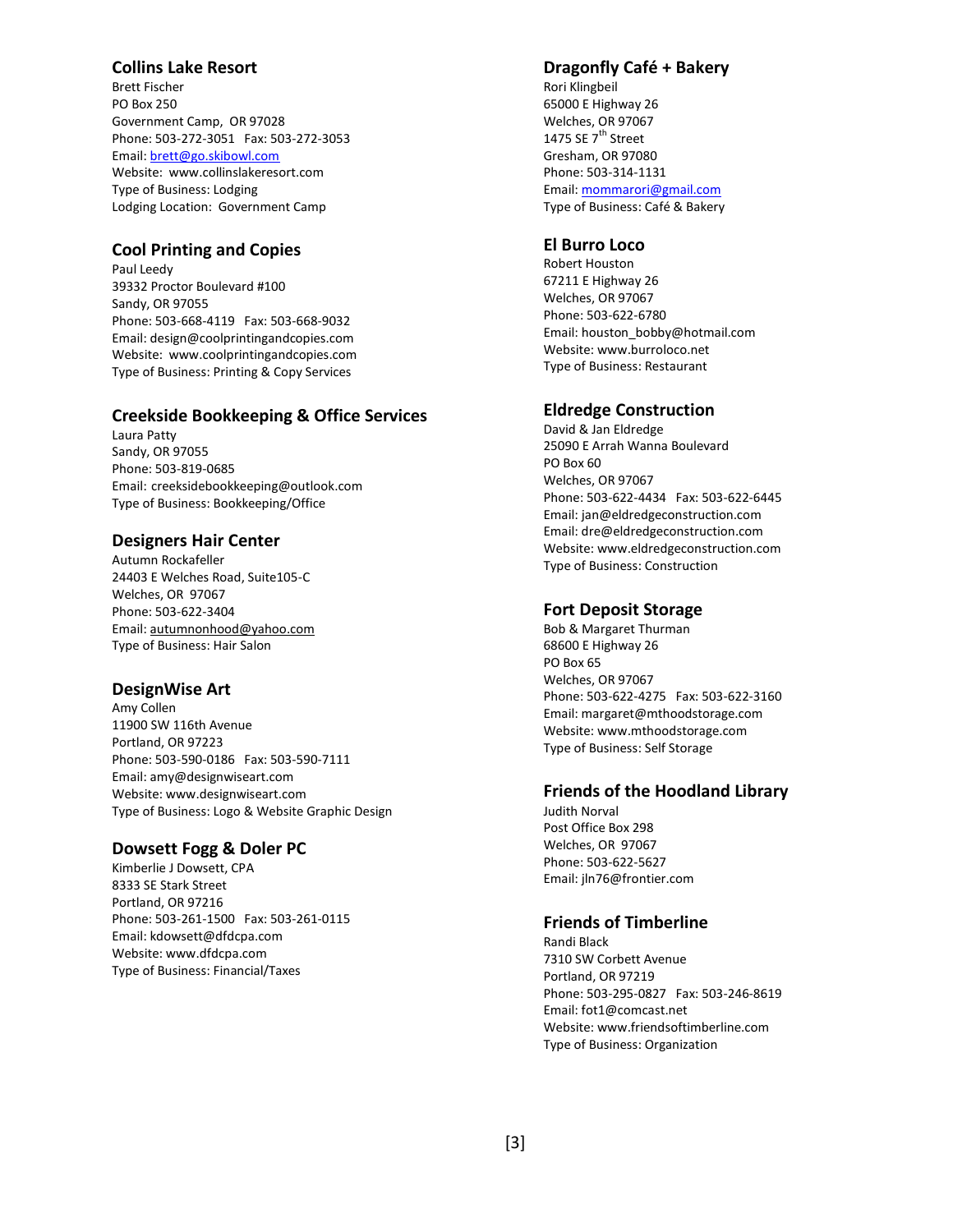## **Gomes Construction**

Kaye Gomes PO Box 1570 Sandy, OR 97055 Phone: 503-668-6127 Email: kaye@mthoodcustomhomes.com Website: www.mthoodcustomhomes.com Type of Business: Builder

#### **Goodman Sanitation, Inc**

Alex Mauck 931 NE Harlow Place Troutdale, OR 97060 Phone: 503-622-1111 Fax: 503-492-0208 Email: goodmansanitationoregon@gmail.com Website[: www.goodmansanitation.com](http://www.goodmansanitation.com/) Type of Business: Septic Service

#### **Goplen, Norene**

PO Box 492 Welches, OR 97067 505-622-6166 Individual membership

## **Hidden Woods Bed & Breakfast**

Coni Scott 19380 Summertime Drive Sandy, OR 97055 Phone: 503-622-5754 Email: coni@thehiddenwoods.com Website[: www.thehiddenwoods.com](http://www.thehiddenwoods.com/) Type of Business: Lodging Lodging Location: Alder Creek

#### **Hilltop Hideaway**

Anne LaVallee & Thomas Schroyer 5115 NE Cleveland Avenue Portland, OR 97211 Phone: 503-784-9654 Email[: annedlavallee@yahoo.com](mailto:annedlavallee@yahoo.com) Type of Business: Lodging Lodging Location: Rhododendron

## **Hoodland Rural Fire District #74**

John Ingrao-Chief 69634 E Highway 26 Welches, OR 97067 Phone: 503-622-3256 Fax: 503-622-3125 Email: miceby@hoodlandfire.org, [johningrao@hoodlandfire.org](mailto:johningrao@hoodlandfire.org) Website: www.hoodlandfire.com

Type of Business: Public Safety

#### **Hoodland Lutheran Church**

Don Voeks PO Box 594 Brightwood, OR 97011 Phone: 503-622-3916 Email: hoodlandlutheranchurch@gmail.com Website: www.hoodlandlutheranchurch.org Type of Business: Church

#### **Hoodland Senior Center**

Ella Vogel 65000 E Highway 26 PO Box 508 Welches, OR 97067 Phone: 503-622-3331 Email[: hoodlandseniors1@gmail.com](mailto:hoodlandseniors1@gmail.com) Type of Business: Community Service

#### **Hoodland Thriftway**

John Archer 68280 E Highway 26 at Welches Road PO Box 1267 Welches, OR 97067 Phone: 503-622-3244 Fax: 503-622-4093 Type of Business: General Foods

#### **Hoodland Women's Club**

Anne High PO Box 52 Welches, OR 97067 Phone: 503-622-3117 Email[: meritprop@msn.com](mailto:meritprop@msn.com) Website: www.hoodlandwomensclub.org Type of Business: Organization

#### **Huckleberry Inn**

Ed Rogers 88611 Highway 26 Business Loop PO Box 249 Government Camp, OR 97028 Phone: 503-272-3325 Fax: 503-272-3031 Email: ed@huckleberry-inn.com Website: www.huckleberry-inn.com Type of Business: Lodging/ Restaurant Lodging Location: Government Camp

# **Ivy Bear Family Pizzeria Bed & Breakfast**

Scott Olsen 54735 E Highway 26 Sandy, OR 97055 Phone: 503-208-9111 Email: doubledotdot@gmail.com Website: [www.ivybear.com](http://www.ivybear.com/) Type of Business: Restaurant and Lodging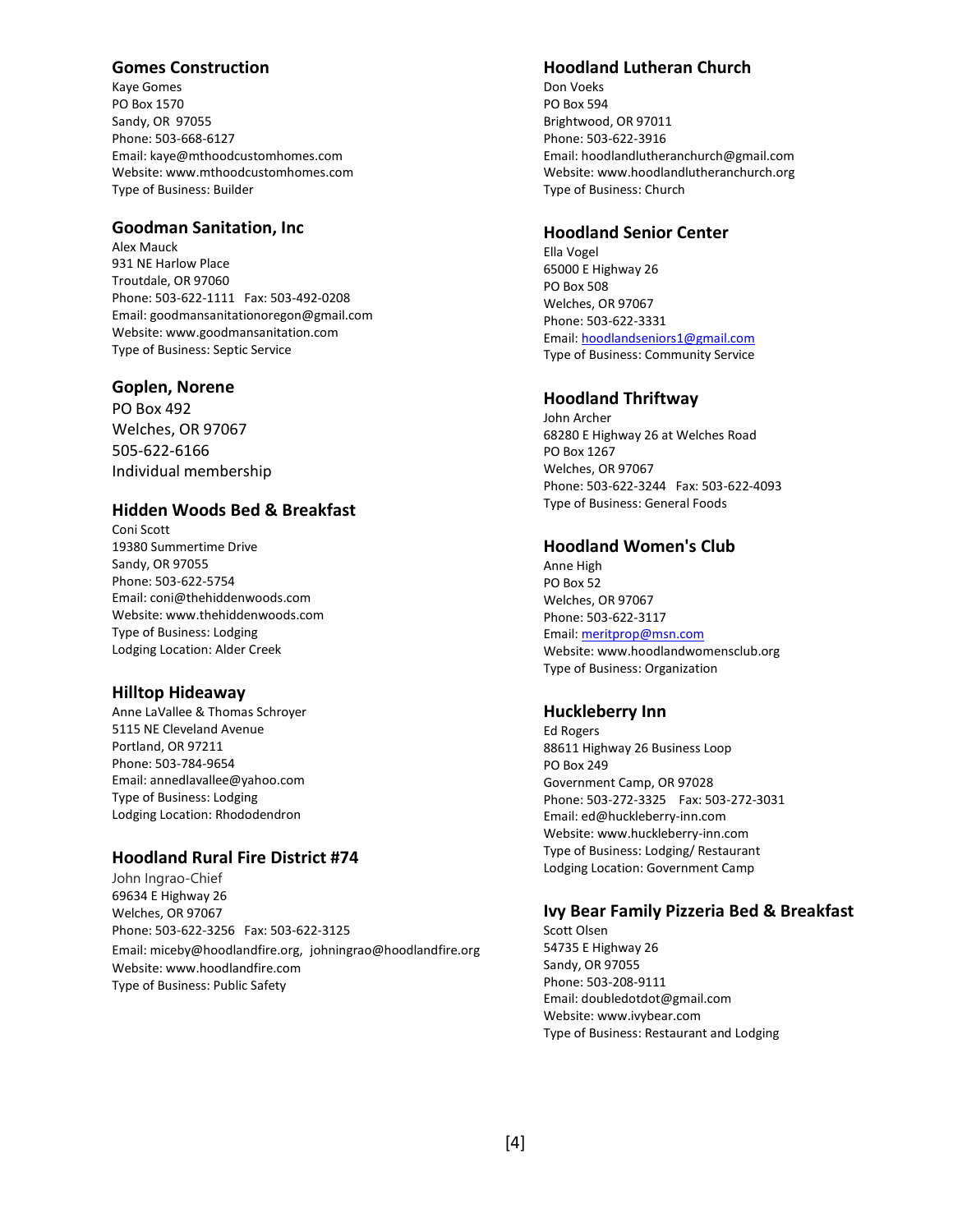# **Keystone Architecture Planning & Project**

Blane Skowhede 12020 SE Idleman Road Portland, OR 97086 Phone: 503-761-1362 Fax: 503-760-0534 Email[: blane@keystone-architecture.com](mailto:blane@keystone-architecture.com) Website: www.keystone-architecture.com Type of Business: Architectural Design

# **Liberty Lodge of Brightwood A Mt. Hood Cabin on a Creek**

Paul & Christine Bolf 5931 SE Sundial Court Milwaukie, OR 97222 Phone: 503-739-5318 Email: bolfpc@comcast.net Website[: www.libertylodgebrightwood.com](http://www.libertylodgebrightwood.com/) Type of Business: Lodging (Cabin) Lodging Location: Rhododendron

# **LT Travel, Inc**

Lisa Foster 31770 SE Daphne Court Boring, OR 97009 Phone: 503-668-7019 Fax: 503-668-7019 Email[: lisa@lttravel.net](mailto:lisa@lttravel.net) Website[: www.lttravel.net](http://www.lttravel.net/) Type of Business: Travel Agency

## **Maupin Area Chamber of Commerce**

Cristie Amaral 512 Deschutes Avenue Phone: 541-993-1708 Email[: cristiea@maupinoregon.com](mailto:mckenziedentalwelches@gmail.com)  Website[: www.maupinoregon.com](http://www.mckenziedental.net/) Type of Business: Chamber of Commerce

# **Mazzara, Joseph**

Welches, OR 97067 Phone: 503-622-1140 Email: franmazzara@gmail.com Type of Business: Individual

# **McKenzie Dental**

Dr. Robert Kelly PO Box 850 Welches, OR 97067 Phone: 503-622-3085 Email[: mckenziedentalwelches@gmail.com](mailto:mckenziedentalwelches@gmail.com)  Website[: www.mckenziedental.net](http://www.mckenziedental.net/) Type of Business: Dental

# **Merit Properties, Inc**

David & Regina Lythgoe, Broker/Owner PO Box 380 Welches, OR 97067 Phone: 503-622-3141 Fax: 503-622-3146 Email: meritprop@msn.com Website: [www.mthoodrealestate.com](http://www.mthoodrealestate.com/) Type of Business: Real Estate Location: Hwy 26, Next to Thriftway

## **Mountain Retreats, Inc**

Mike & Debra Sinz PO Box 534 Welches, OR 97067 Phone: 503-622-3212 Fax: 503-622-3128 Email: info@mtnretreats.com Website: [www.mtnretreats.com](http://www.mtnretreats.com/) Type of Business: Lodging Lodging Location: Rentals in multiple locations

# **Mt Hood Art Online**

Caryn Tilton PO Box 394 Welches, OR 97067 Phone: 503-572-9628 Email: caryn@MtHoodArtOnline.com Website: mthoodartonline.com Type of Business: Retail

# **Mt Hood Cultural Center & Museum**

Nancy Spencer 88900 E Highway 26 PO Box 55 Government Camp, OR 97028 Phone: 503-272-3301 Email: info@mthoodmuseum.org Website: [www.mthoodmuseum.org](http://www.mthoodmuseum.org/) Type of Business: Museum & Information Center

# **Mt Hood Hospice**

Lindy Blaesing 39641 Scenic Street PO Box 1269 Sandy ,OR 97055 Phone: 503-668-5545 Fax: 503-668-7951 Email[: inquire@mthoodhospice.org](mailto:inquire@mthoodhospice.org) [lindyblaesing@mthoodhospice.org](mailto:lindyblaesing@mthoodhospice.org) donniebruns@mthoodhospice.org Website: www.mthoodhospice.com Type of Business: Medical

# **Mt Hood Kiwanis Camp**

Kaleen Deatherage 10725 SW Barbur Boulevard Ste 50 Portland, OR 97219 Phone: 503-452-7416 Fax: 503-452-0062 Email: business@mhkc.org Website: www.mhkc.org Type of Business: Recreation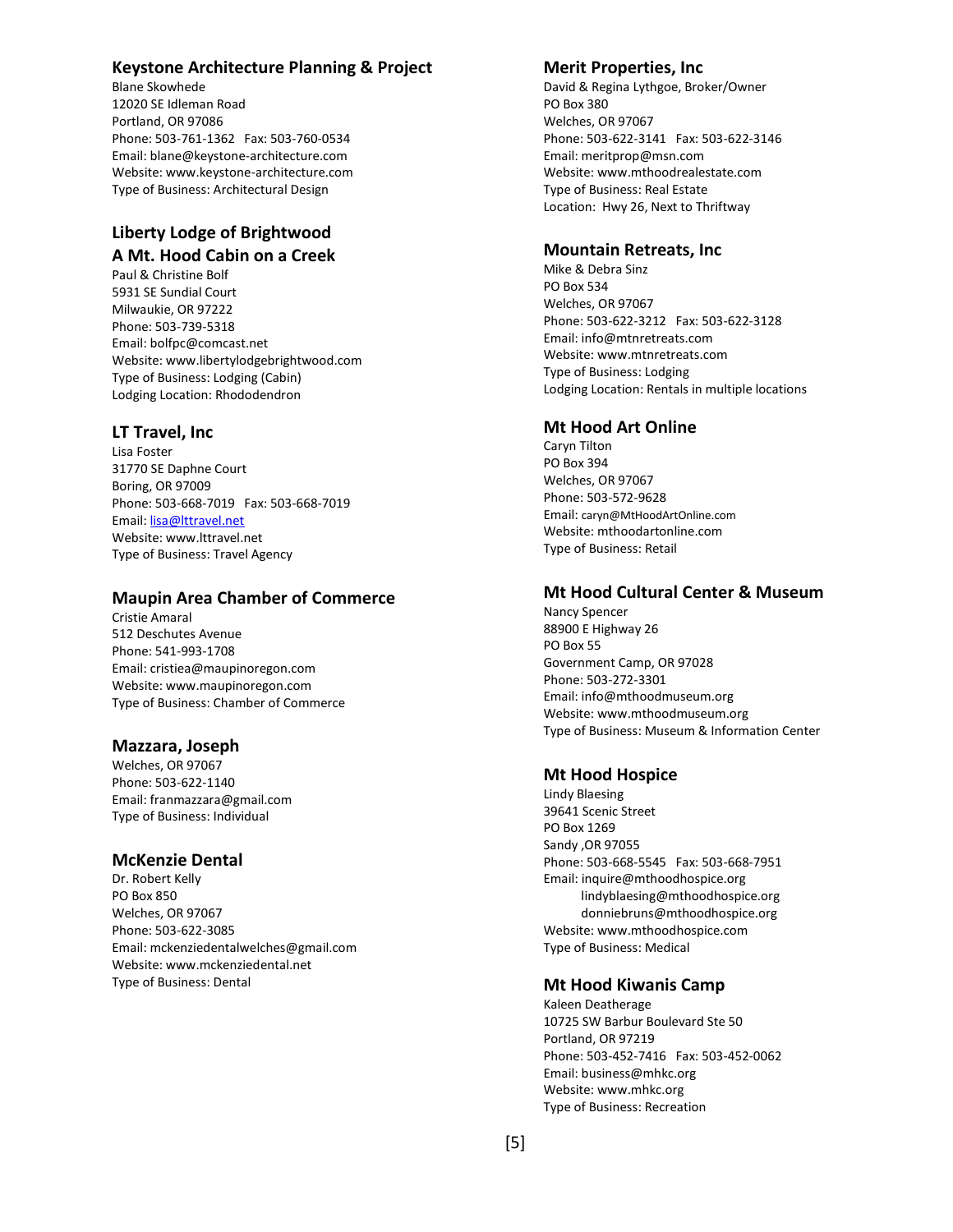## **Mt Hood Learning Center**

Alicia Sperr 24901 SE Salmon River Rd (in Welches School) PO Box 1062 Welches, OR 97067 Phone: 503-668-3868 Email: Mthoodlc@gmail.com Website: www.mthoodlc.com Type of Business: NP Preschool/Childcare

## **Mt Hood Lions Club**

Floyd Savage PO Box 74 Welches, OR 97067 Phone/Fax: 503-622-4111 Email: mthoodlionsclub@aol.com Type of Business: Non-Profit Charitable

# **Mt Hood Meadows Ski Resort**

Matthew Drake PO Box 470 Mt Hood, OR 97041 Phone: 503-337-2222, x404 Fax: 503-337-2232 Email: Mathew.Drake@skihood.com/Katie.kadlub@skihood.com Website: www.skihood.com Type of Business: Recreation

# **Mt Hood Rock Products**

Dennis Turin 62285 E Boulder Creek Lane Brightwood, OR 97011 PO Box 175 Welches, OR 97067 Phone: 503-622-4900 Fax: 503-622-4944 Email: dpturin#2@aol.com Website: www.mounthoodrock.com Type of Business: Rock & Sand

#### **Mt Hood Skibowl**

Karen Norton and Hans Wipper PO Box 280 Government Camp, OR 97028 Phone: 503-789-6438 Karen Phone: 503-819-0712 Hans Fax: 503-272-3021 Email[: knorton@skibowl.com](mailto:knorton@skibowl.com) Email: hans@go.skibowl.com Website: www.skibowl.com Type of Business: Recreation

# **Mt Hood Summer Ski Camps**

Mike Annett PO Box 317 Government Camp, OR 97028 Phone: 503-337-2230 Fax: 888-580-4764 Email: mike@mthood.com Website: www.mthood.com Type of Business: Recreation

# **Mt Hood Vacation Rentals**

Betsy LaBarge 67898 E Highway 26, PO Box 454 Welches, OR 97067 Phone: 1-866-519-9124 Fax: 503-622-6710 Email: vacationplanner@mthoodrentals.com Website: www.mthoodrentals.com Type of Business: Lodging Lodging Location: Rentals in multiple locations

#### **Mt Hood Village**

Ron Bemis 65000 E Highway 26 Welches, OR 97067 Phone: 503-622-4011 Fax: 503-622-1167 Email: mounthoodvillage@equitylifestyle.com Website: [www.rvonthego.com](http://www.rvonthego.com/) Type of Business: Lodging/Recreation Type of Business: Lodging Lodging Location: Brightwood

## **Nordbye, Peter**

PO Box 158 Brightwood, OR 97011 Phone: 503-680-2752 Email: pnordbye@gmail.com Website: [www.neighborsfornordbye.com](http://www.neighborsfornordbye.com/) Type: Individual

# **Oral Hull Foundation for the Blind**

Sharon Elder, Executive Director 43233 SE Oral Hull Road PO Box 157 Sandy, OR 97055 Phone: 503-668-6195 Fax: 503-668-4325 Email[: oralhull@gmail.com](mailto:oralhull@gmail.com) Website: [www.oralhull.org](http://www.oralhull.org/) Type of Business: Retreat Cntr for Blinded/Low Vision

#### **Oregon Registered Agent, LLC**

Jill Manger 5305 N River Rd - Ste B Keizer OR 97303 Phone: 503-914-1035 Email[: agent@oregonregisteredagent.com](mailto:agent@oregonregisteredagent.com) Website: [www.oregonregisteredagent.com](http://www.oregonregisteredagent.com/) Type of Business: Business Registration Agent

#### **Oregon Trail School District**

Julia Monteith PO Box 547 Sandy, OR 97055 Phone: 503-668-5541 Fax: 503-668-7906 Email: julia.monteith@ortrail.k12.or.us Website: www.oregontrailschools.com Type of Business: Government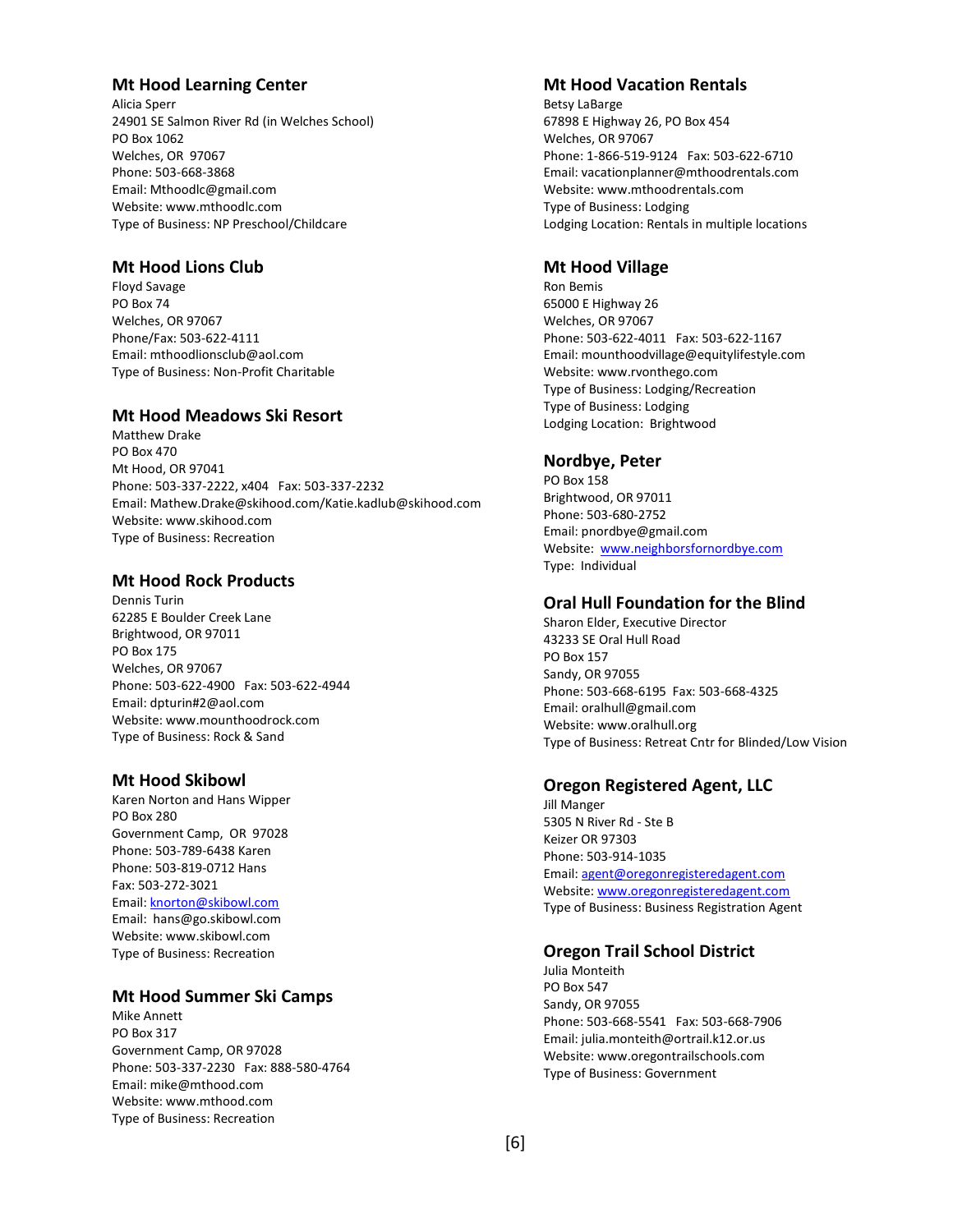# **Portland General Electric**

Annette Mattson 121 SW Salmon Street 1WTC0307 Portland, OR 97204 Phone: 800-542-8818 Email: customer.service@pgn.com Website: www.portlandgeneral.com Type of Business: Electric Utility

#### **Prominent Painting**

Bill Matson 17966 SE 422nd Avenue Sandy, OR 97055 Phone/fax: 503-668-8761 cel: 503-860-3061 Email[: prominentpainting@msn.com](mailto:prominentpainting@msn.com) Type of Business: Painting Contractor

# **Rendezvous Grill & Tap Room, The**

Tom Anderson 67149 E Highway 26 PO Box 600 Welches, OR 97067 Phone: 503-622-6837 Fax: 503-622-5197 Email: rndzvgrill@aol.com Website: www.rendezvousgrill.net Type of Business: Restaurant

## **Rebel & Rye Public House**

Kelly Jones & Danny Casteel 24371 E Welches Road Welches, OR 97067 Phone: 503-564-9266 Email[: rebelandrye@gmail.com](mailto:rebelandrye@gmail.com) Website: rebelandryepub.com Type of Business: Restaurant & Bar

#### **Resort at The Mountain, The**

General Manager: Barb Burnetti Assistant Manager: Tamikay Galvin 68010 E Fairway Avenue Welches, OR 97067 Phone: 503-622-3101 Fax: 503-622-5227 Email: [b.burnetti@yahoo.com](mailto:b.burnetti@yahoo.com) [tamikay.galvin@mthood-resort.com](mailto:tamikay.galvin@mthood-resort.com) [Christine.magnuson@mthood-resort.com](mailto:Christine.magnuson@mthood-resort.com) [nate.wiesner@mthood-resort.com](mailto:nate.wiesner@mthood-resort.com) [trica.burcio@mthood-resort.com](mailto:trica.burcio@mthood-resort.com) [cathy.burgess@mthood-resort.com](mailto:cathy.burgess@mthood-resort.com) [Bryce.finnman@mthood-resort.com](mailto:Bryce.finnman@mthood-resort.com) [Michael.lee@mtood-resort.com](mailto:Michael.lee@mtood-resort.com) [Tony.lasher@mthood-resort.com](mailto:Tony.lasher@mthood-resort.com) Website[: www.theresort.com](http://www.theresort.com/) Type of Business: Lodging, Recreation, Golf, Spa Lodging Location: Welches

## **Rhododendron CPO**

Steven Graeper, President PO Box 33 Rhododendron, OR 97049 Phone: 503-939-5220 Fax: 503-245-4196 Email[: rhodycpo@comcast.net](mailto:rhodycpo@comcast.net) Type of Business: Civic Organization

#### **Ripley, Susan**

Individual Membership 43233 SE Oral Hull Road Sandy, OR 97055

#### **Rose Country Realty**

Annie Wrucke 38954 Proctor Blvd #325 Sandy, OR 97055 Phone: 971-570-2216 Fax: 503-200-1298 Email: [annie@rosecountryrealty.com](mailto:annie@rosecountryrealty.com) Website: [www.rosecountryr](http://www.rosecountry/)ealty.com Type of Business: Realty

## **Sabel, Jean**

Jean Sabel PO Box 785 Welches, OR 97067 Phone: 503-622-5568 Email: jersabel@msn.com

#### **Salmon Valley Water Company**

Michael Bowman 24525 E Welches Road PO Box 205 Welches, OR 97067 Phone: 503-622-4083 Email: bowman.michael@frontier.com Type of Business: Utility

#### **Sandy Funeral Home**

Paula Niska 39551 Pleasant Street PO Box 41 Sandy, OR 97055 Phone: 503-668-6015 Fax: 503-668-9131 Email: sandyfuneralhome@yahoo.com Website: www.sandyfuneralhome.com Type of Business: Funeral Services

#### **Sandy Post**

Steve Brown PO Box 68 Sandy, OR 97055 Phone: 503-668-5548 Fax: 503-668-0748 Email: editor@sandypost.com Website: www.sandypost.com Type of Business: Newspaper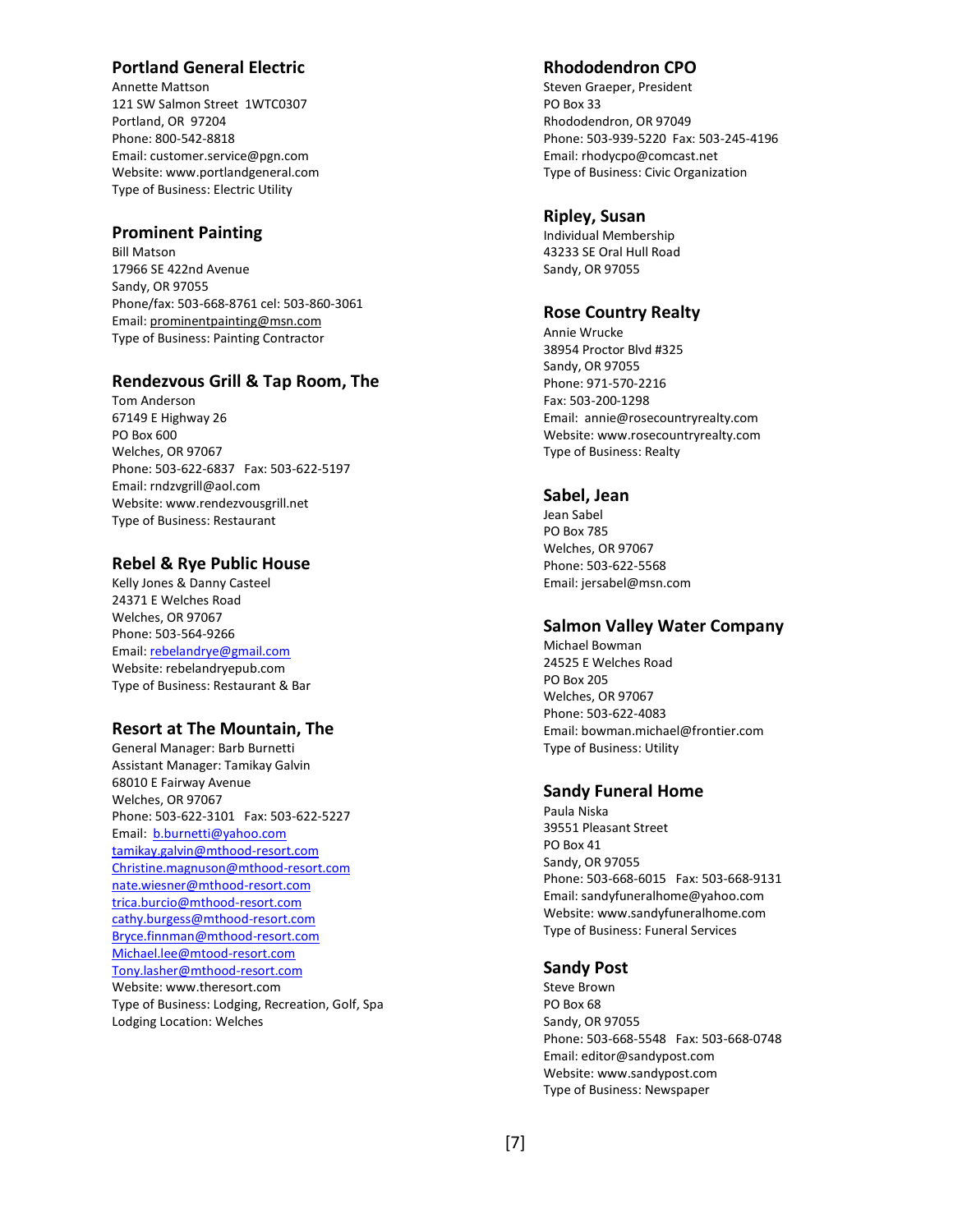# **Sandy Salmon Bed & Breakfast Lodge**

Jerry & Maggie Emmert 61661 E Highway 26 , Sandy OR 97055 Phone: 503-622-6699 Email: gkemre@juno.com Website[: www.sandysalmon.com](http://www.sandysalmon.com/) Type of Business: Lodging Lodging Location: Brightwood

## **Sight & Sound Services**

Pat McAbery 24461 E Welches Road Suite 3 PO Box 963 Welches, OR 97067 Phone: 503-622-5629 Email[: pat@s3hd.com](mailto:pat@s3hd.com) or pat@sightandsoundservices.com Website[: www.s3hd.com](http://www.s3hd.com/) or www.sightandsoundservices.com Type of Business: Video Production

#### **Skyway Bar & Grill**

Tom Baker and Tracie Anderson 71545 E Highway 26 Zigzag, OR 97049 Phone: 503-622-3775 Email[: skywayzigzag@gmail.com](mailto:skywayzigzag@gmail.com) Website: www.skywaybarandgrill.com Type of Business: Restaurant

## **Still Creek Inn & Lounge**

Brigette Romeo 73365 E Highway 26 PO Box 112 Rhododendron, OR 97049 Phone: 503-622-4618 Email: stillcreekinn@frontier.com Website: www.stillcreeklounge.com Type of Business: Restaurant

#### **Studio Ink**

Sue Allen PO Box 8 Brightwood, OR 97011 Phone: 503-622-3611 Email[: sueallen118@icloud.com](mailto:sueallen118@icloud.com) Website: www.sueallenstudio.com Type of Business: Artist

#### **Summit Meadow Cabins**

Dave Butt & Wendy Evans PO Box 235 Government Camp, OR 97028 Phone: 503-272-3494 Email: info@summitmeadow.com Website[: www.summitmeadow.com](http://www.summitmeadow.com/) Type of Business: Lodging Lodging Location: Government Camp

# **The Fly Fishing Shop**

Mark Bachmann & Patty Barnes PO Box 368 67296 E Highway 26 Welches, OR 97067 Phone: 503-622-4607 Fax: 503-622-5490 Email[: flyfish@flyfishusa.com](mailto:flyfish@flyfishusa.com) Website: flyfish@flyfishusa Type of Business: Retail

#### **The Shack Restaurant & Bar**

Kim Perry PO Box 1033 Welches, OR 97067 Phone: 503-622-3876 Email: kimp@ipns.com Type of Business: Restaurant

## **The Whistle Stop (dba of Azjan, Inc)**

Nathan and Jan Wolslegel 66674 E Highway 26, Welches, OR 97067 Mailing Address: 241 SE Beech Avenue, Gresham, OR 97080 Phone: 503-622-3440 Fax: 503-912-1561 Cell: 503-310-6682 (Jan) Email[: thewhistlestop@comcast.net](mailto:thewhistlestop@comcast.net) Type of Business: Restaurant

## **Timberline Chiropractic Center**

Anna Farrer DC 37587 Highway 26 Sandy, OR 97055 Phone: 503-826-1400 Fax: 503-826-1411 Email: amhodgen@msn.com Website: [www.timberlinechiropractic.com](http://www.timberlinechiropractic.com/) Type of Business: Medical

#### **Timberline Lodge**

John Tullis Phone: 503-272-3311 Email: info@timberlinelodge.com Website: Timberlinelodge.com Type of Business: Recreation/Lodging

## **Trillium Lake Basin Cabins**

Elliott Mantell 2927 NE Everett Street Portland, OR 97232 Text: 503-819-7952 Email: info@trilliumlake.com Website: [www.trilliumlake.com](http://www.trilliumlake.com/) Type of Business: Lodging Lodging Location: Government Camp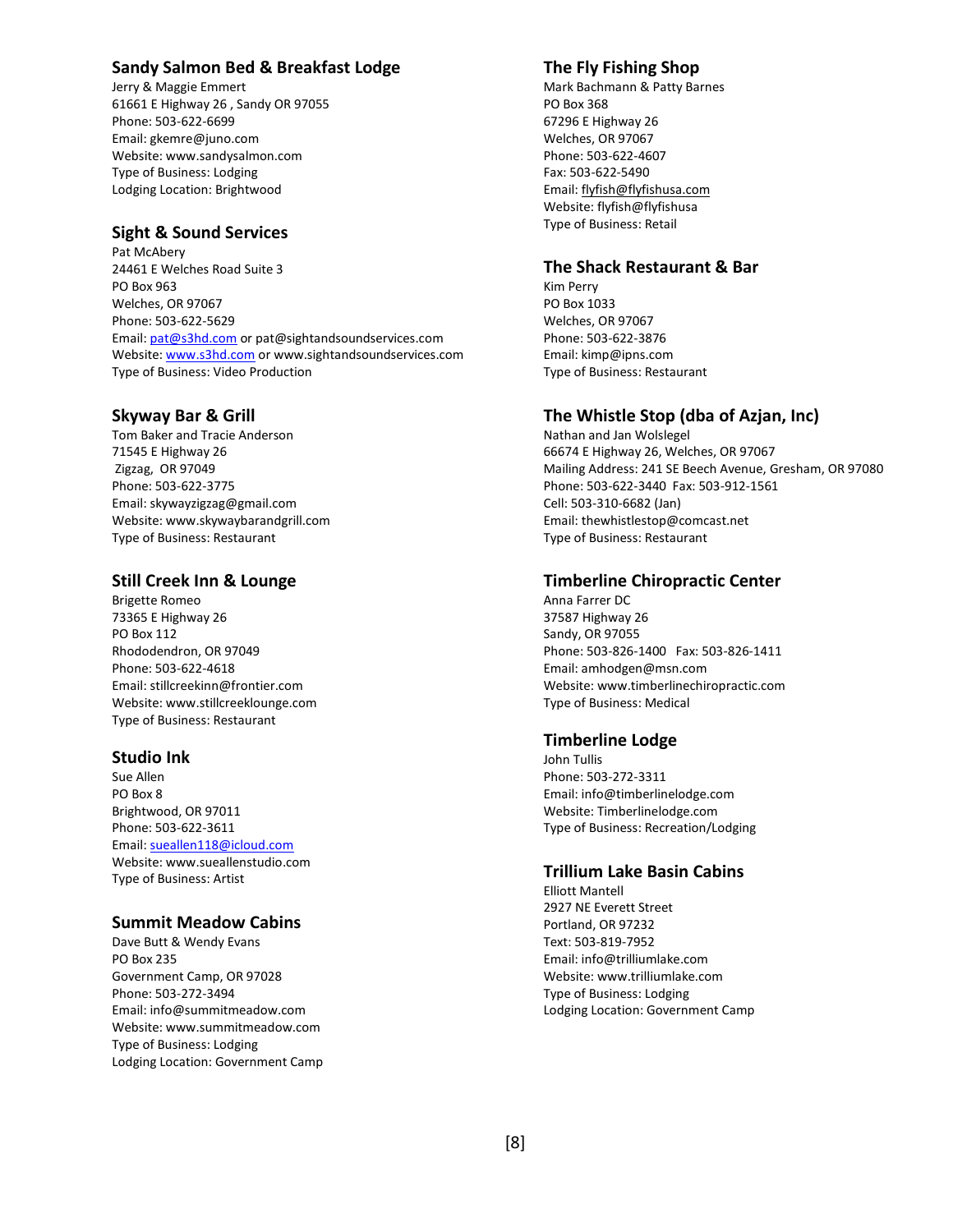# **US Forest Service, Zigzag Ranger District**

District Ranger – Bill Westbrook 70220 E Highway 26 Zigzag, OR 97049 Phone: 503-622-3191 Fax: 503-622-5622 Email: lhutton@fs.fed.us Website: www.fs.usda.gov/mthood Type of Business: Government

## **US World Class Taikwondo**

Claire Lider 36655 Highway 26 Sandy, OR 9705 Phone: 503-964-0222 Email: Claire@kidslovetkd.com Website: sandytkd.com Type of Business: Martial Arts

# **Vacasa**

Cliff Johnson, General Manager Kim Sheffield, Local Contact 3934 NE Martin Luther King Blvd Ste 204 Portland, OR 97214 Phone: 503-345-9399 Email[: kim@vacasa.com](mailto:kim@vacasa.com) Website[: www.vacasa.com](http://www.vacasa.com/) Type of Business: Rental Property Management

# **Valians Ski Shop**

Betsy Valian PO Box 215 Government Camp, OR 97028 Phone: 503-272-3525 Email: vb53@centurytel.net Type of Business: Recreation

# **Villages of Mt Hood CPP Group (TAP)**

Tom Anderson, President Jeri McMahan, Administrator PO Box 508 Welches, OR 97067 Phone: 503-622-3331 Email[: villageso](mailto:villages)fmthood@gmail.com Email: Type of Business: Marketing Organization

# **Walker Trails**

Kathleen Walker 15920 SE Bluff Road Sandy, OR 97055 Phone: 503-860-2844 Email: walkertrails@gmail.com Website: www.walkertrails.com Type of Business: Recreation

## **We Are Camp, LLC**

Kevin English 5014 NE 15th Portland, OR 97211 Phone: 503-206-8520 Email: kevin@hightcascade.com Website: www.highcascade.com Type of Business: Snowboard Camp

# **Welches Mountain Building Supply Co**

Bill & Rochelle Simonds 67250 E Highway 26 PO Box 335 Welches, OR 97067 Phone: 503-622-3000 Fax: 503-622-3713 Email: mtnbldgsupply@hdweb.com purple-girl@frontier.com Website: www.wmbs.hdweb.com Type of Business: Hardware/Lumber

# **Welches Mountain Properties**

Bob & Margaret Thurman 24525 E Welches Road PO Box 65 Welches, OR 97067 Phone: 503-622-4275 Fax: 503-622-3160 Email: info@welchesproperties.com Website: [www.welchesproperti](http://www.welchespropert/)es.com Type of Business: Real Estate Development Lodging Location: Welches

# **Whispering Woods Resort**

Pat Easterbrooks 67800 E Nicklaus Way Welches, OR 97067 Phone: 503-622-3171 Fax: 503-622-5685 Email: info@whisperingwoods.net Website: [www.whisperingwoods.net](http://www.whisperingwoods.net/) Type of Business: Lodging Lodging Location: Welches

# **Wraptitude**

Ryan & Hidee Cummings 67441 E Hwy 26, PO Box 1282 Welches, OR 97067 Phone: 503-622-0893 Email: wraptitude@gmail.com Website: [www.wraptitude.com](http://www.wraptitude.com/) Type of Business: Restaurant